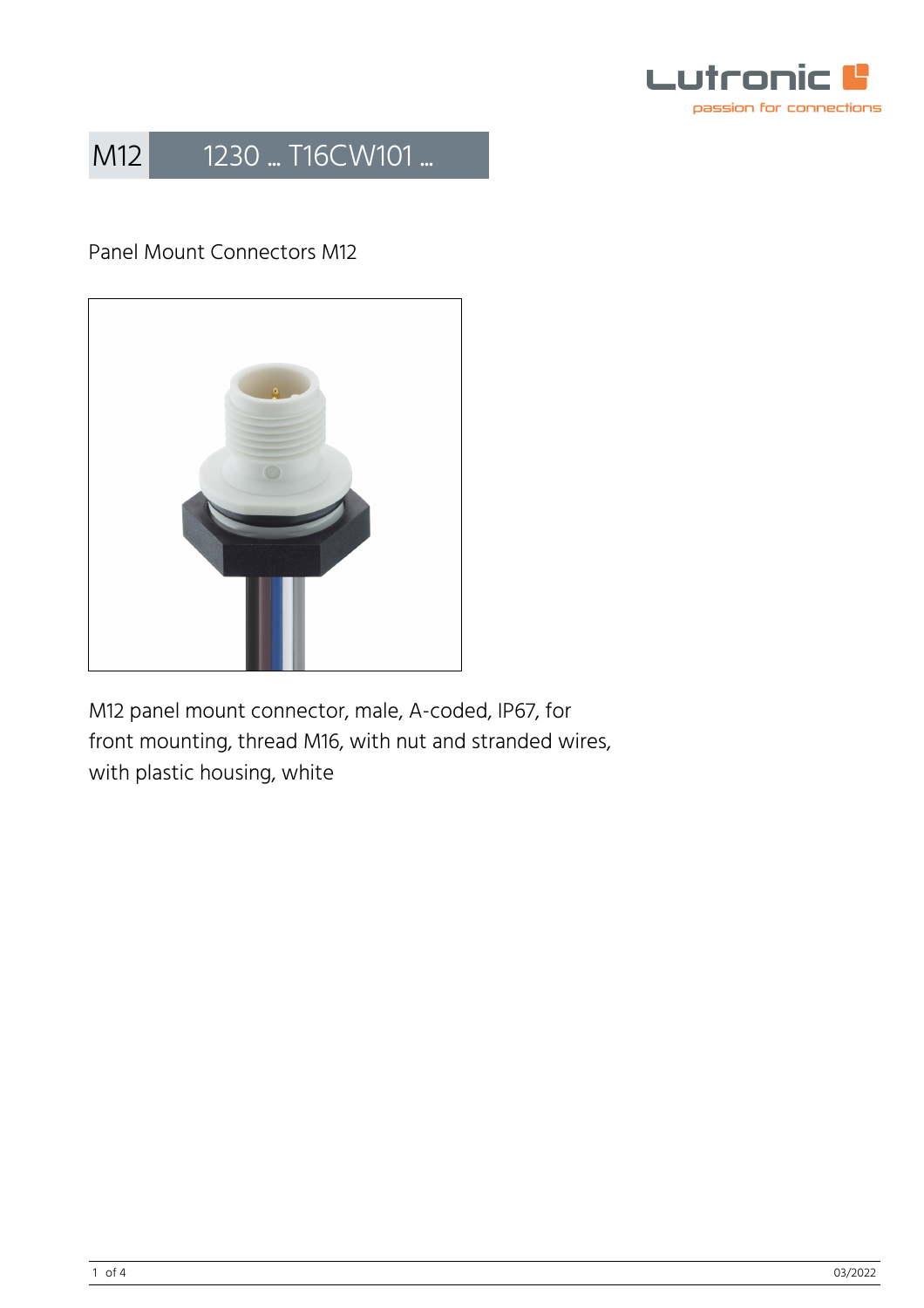





\*g



#### Environmental conditions

Temperature range  $-25 \text{ °C}$ /+80 °C

#### Materials

| Insulation body/housing | PА                               |
|-------------------------|----------------------------------|
| Contact pin             | CuZn, pre-nickel and gold-plated |
| Hexagonal nut           | PА                               |
| Seal                    | <b>FKM</b>                       |
|                         |                                  |

#### Mechanical data

| Mating cycles                                   | $\geq 100$               |
|-------------------------------------------------|--------------------------|
| Insertion force                                 | $\leq 10 N^1$            |
| Withdrawal force                                | $\leq$ 15 N <sup>1</sup> |
| Protection class                                | IP67 <sup>2</sup>        |
| <sup>1</sup> measured with a proper counterpart |                          |

 $^2$  according to IEC DIN EN 60529, only in locked condition with an appropriate counterpart

#### Electrical data (at T<sub>amb</sub> 20 °C)

| Contact resistance                                                                     | ≤ 5 mΩ                                                                                  |
|----------------------------------------------------------------------------------------|-----------------------------------------------------------------------------------------|
| Rated current                                                                          | 4 A (3–5 poles)<br>2 A (8 poles)<br>1.5 A (12 poles)<br>$(T_{amb}$ 40 °C)               |
| Rated voltage                                                                          | 250 V AC/DC (3-4 poles)<br>60 V AC/DC (5 poles)<br>30 V AC/DC (8-12 poles) <sup>1</sup> |
| Rated impulse voltage                                                                  | 2500 V (3-4 poles)<br>1500 V (5 poles)<br>800 V (8-12 poles) <sup>1</sup>               |
| Material group                                                                         | I (IEC)/0 (UL) (CTI ≥ 600) <sup>2</sup>                                                 |
| Overvoltage category                                                                   | 2                                                                                       |
| Insulation resistance                                                                  | $>100$ MQ                                                                               |
| <sup>1</sup> acc. to IEC 60664/DIN EN 60664/CTI UL classification acc. to ANSI/UL 746A |                                                                                         |

2 acc. to IEC 60664/DIN EN 60664/CTI UL classification acc. to ANSI/UL 746A

#### Associated products

| Counterparts             |                                            |                                           |
|--------------------------|--------------------------------------------|-------------------------------------------|
| ි 1200 … 0…              | $Z'$ 1200  3                               | $C$ 1205  0                               |
| ය 1205 … 3…              | $C$ 1206  L10                              | $C$ 1206  L13                             |
| <b>ි</b> 1206  L2 0      | $C$ 1206  L2 3                             | ₫ 1210 1200  0                            |
| ි 1210 1200 … 3…         | $\mathbb{Z}$ 1210 1205 $\ldots$ 3 $\ldots$ | $C$ 1210 1206  L1 0                       |
| <b>ි</b> 1210 1206  L1 3 | $C$ 1210 1206 $L$ L20 $L$                  | $\Gamma$ 1210 1206 $\ldots$ L2 3 $\ldots$ |

Accessories � [9912 CPM0](https://www.lumberg.com/en/products/product/9912 CPM0)

2 of 4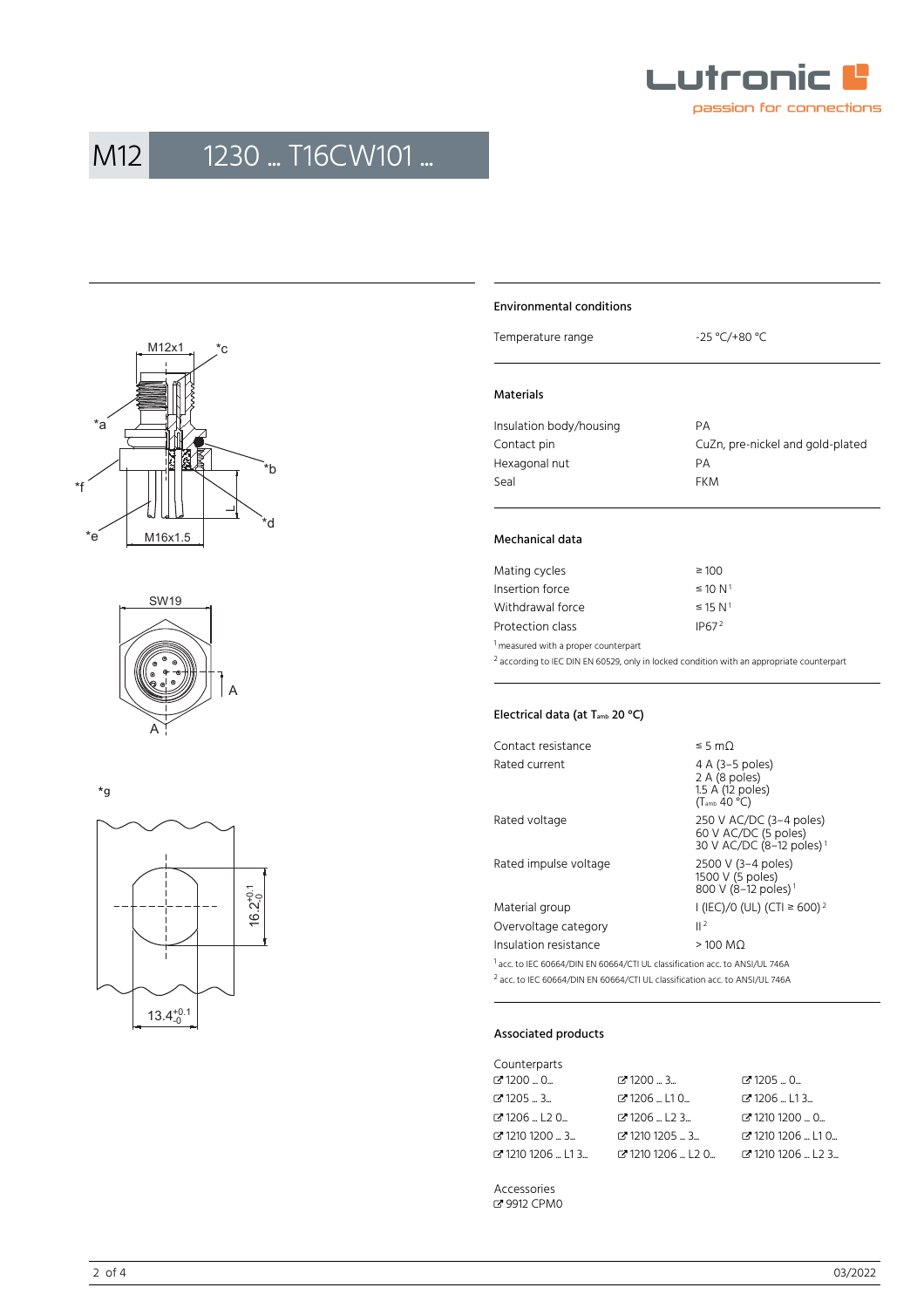



Pin assignment for male M12 connectors, A-coded, front view



- \*a insulating body/housing<br>\*b O-ring gasket
- O-ring gasket
- \*c contact pin<br>\*d potting
- \*d potting<br>\*e standed
- \*e standed wire<br>\*f nut
- \*f nut<br>\*g port
- port in mounting plate